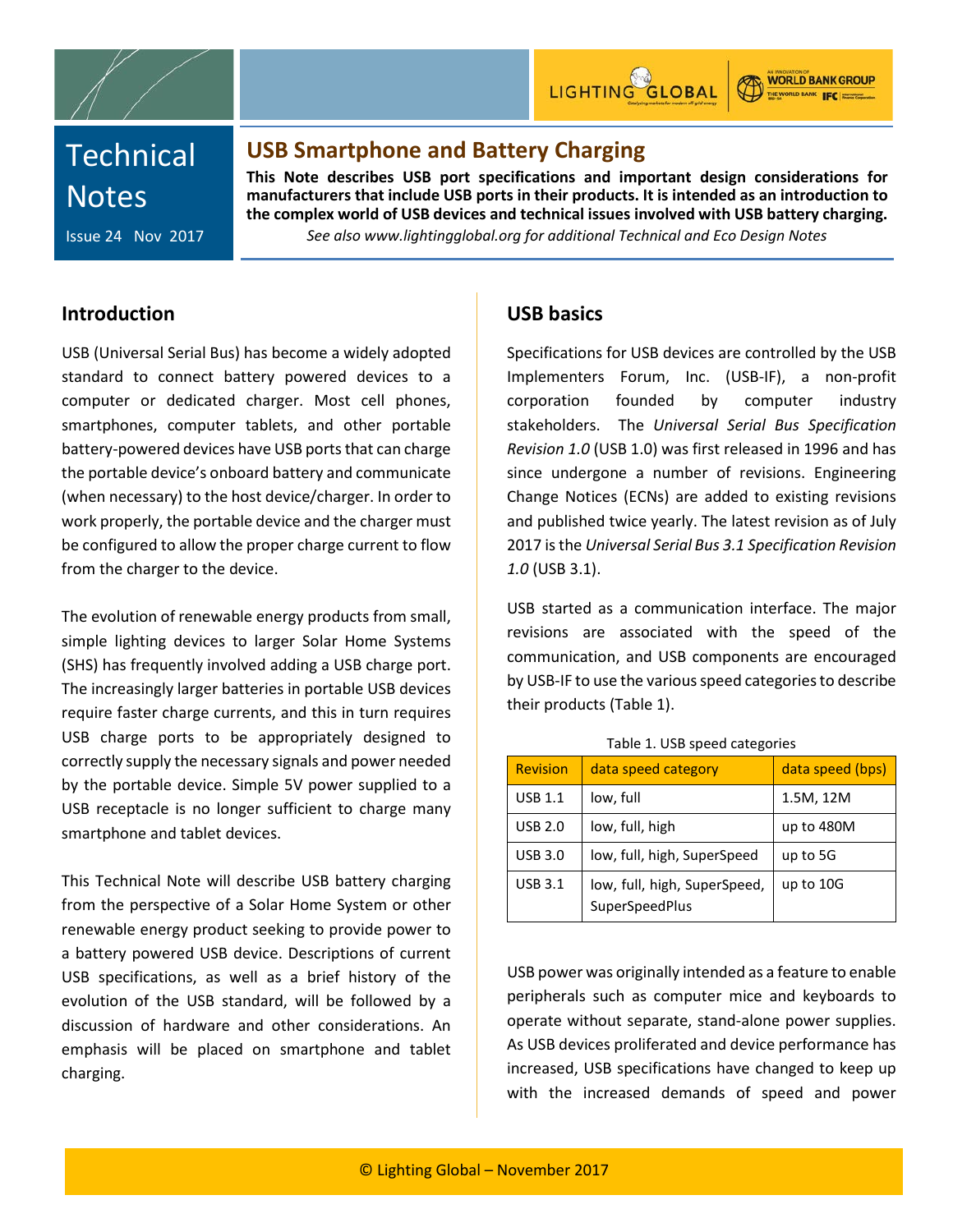delivery. At the same time, the USB specification has focused on retaining backwards compatibility among the various revisions so that older devices and cables will continue to work with newer systems.

#### USB cables

The original USB 2.0 hardware cable styles consist of plug and receptacle combinations that have 4 pins and a ground shield (Table 2). **+5V VBUS** and ground lines supply power, and data is carried by a twisted wire pair with **+D** and **-D** designation. The host connection is made with a USB Standard-A connector, and device-side connections are made with Standard-B, Mini-B, and Micro-B connectors (Figure 1).

#### Table 2. USB 2.0 wire designations

| Pin#  | <b>Name</b> | <b>Function</b> | Color        |
|-------|-------------|-----------------|--------------|
|       | <b>VBUS</b> | $+5V$           | <b>Red</b>   |
|       | D-          | Data positive   | White        |
| 3     | D+          | Data negative   | Green        |
|       | <b>GND</b>  | ground          | <b>Black</b> |
| Shell | Shield      | noise reduction | n/a          |

USB 3.0 introduced more data lines and faster speeds which required additional wires and an expanded plug/receptacle. USB 3.1 followed with increased shielding requirements on the cable to support yet more speed under the SuperSpeedPlus designation. In 2009, the European Union introduced a specification for a **common external power supply** (common EPS) requiring that all mobile phones sold in Europe must accept a Micro USB-B plug (adaptors can be used to allow other proprietary cables such as Apple's Lightning connector).



Figure 1. USB A and B connector types

When a USB device is connected to a host with a USB cable, the host attempts to communicate to the device in a process called **enumeration**. Successful enumeration allows the host and device to negotiate a safe power level that the device can draw. It is the responsibility of the USB device to limit the power it draws. The host is responsible for maintaining the proper **VBUS** voltage and supporting current levels according to the connection type.

#### **USB port definitions**

USB system components are divided into several categories. A **USB host**, often a computer (but also a renewable energy product), has a **root hub** and at least one **USB port** that can supply power and (optionally) data. A **hub** has one **upstream** port to communicate with the host and one or more **downstream** ports to attach to devices or another hub (in a base case, the host and root hub are a single unit and the upstream port between the host and root hub is internal). A **USB device** is some type of electronic device that has a function and is connected downstream from a USB host or hub. Examples of USB devices typically include phones, computer mice, keyboards, printers, cameras, speakers, monitors, and other electronic hardware that communicates with the USB host (and sometimes draws power). In the case of battery charging, a USB root hub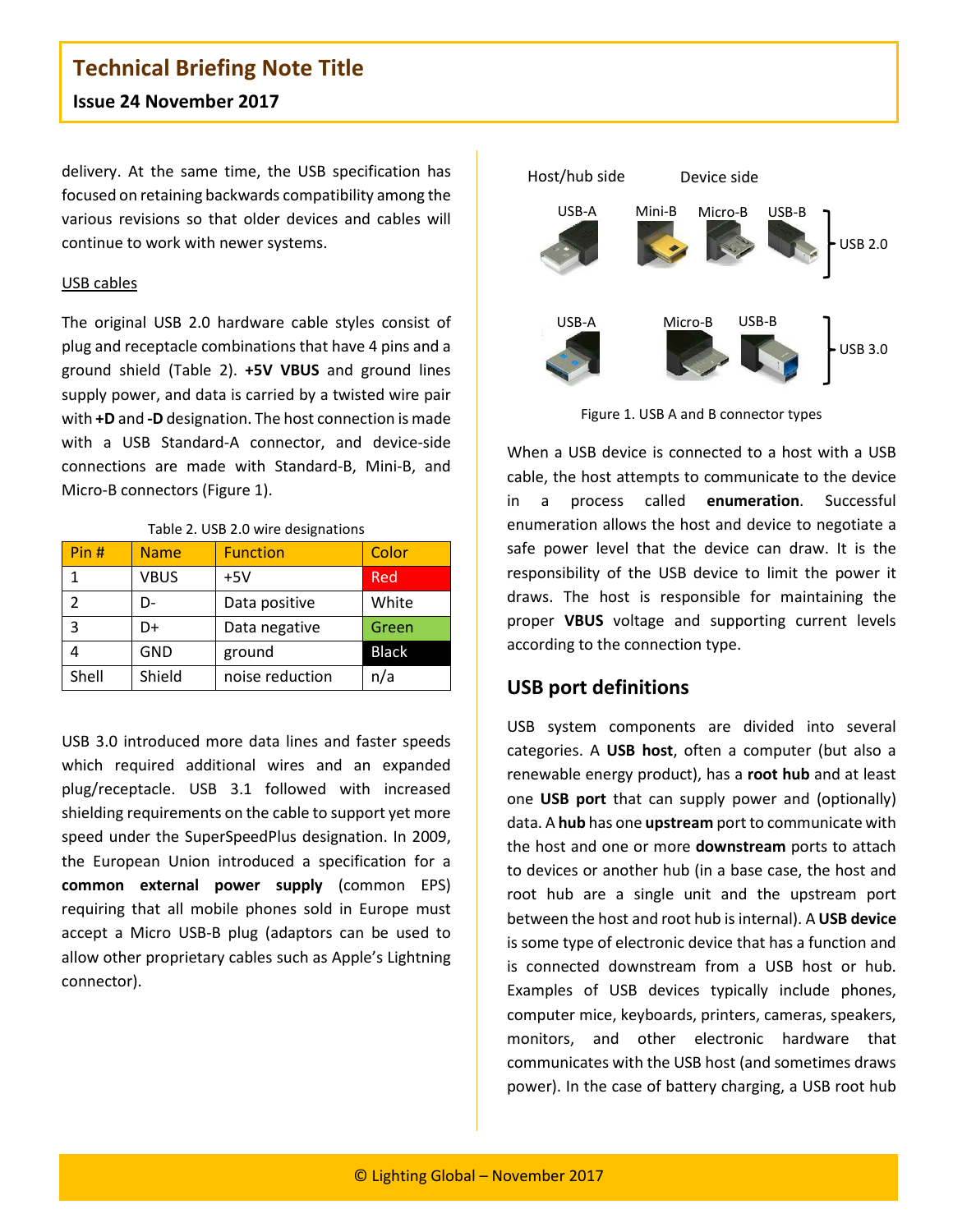(or an external hub) can be configured to supply power to a device without the need to communicate, though this may prevent some devices from charging at their maximum rate.

There are five different port types in terms of power transfer between a hub and a device:

- Standard Downstream Port (SDP)
- Dedicated Charging Port (DCP)
- Charging Downstream Port (CDP)
- Accessory Charger Adaptor (ACA)
- ACA-Dock

#### **Standard Downstream Port (SDP)**

An SDP can be either a USB 2.0 or USB 3.1 type port depending on the wiring configuration and available speed of the host or device. In cases of a USB 2.0 host/device connected to a USB 3.1 host/device, the lower USB 2.0 limits apply. Hubs are further categorized as either low power or high power. When a device is attached to a hub, the default state is low power. After successful enumeration, the hub and device can enter a high power state if this is supported by both the hub and device. These power levels are summarized in Table 3.

| Table 3. Low and high power USB SDP ports |  |
|-------------------------------------------|--|
|                                           |  |

|                    | port current | <b>VBUS</b> | <b>VBUS</b> |
|--------------------|--------------|-------------|-------------|
| Hub type           |              | min(V)      | max(V)      |
| USB 2.0 low power  | 100 mA       | 4.4         | 5.5         |
| USB 2.0 high power | 500 mA       | 4.75        | 5.5         |
| USB 3.1 low power  | 150 mA       | 4.45        | 5.5         |
| USB 3.1 high power | 900 mA       | 4.45        | 5.5         |

These charge current levels can be exceeded if the port is a charging type port outlined in the following charging port definitions:

#### **Dedicated Charging Port (DCP)**

A DCP supplies up to 1.5A to its downstream port. With this port type, no enumeration is required between device and port. The D+ and D- pins in the hub's DCP port are shorted (200ohm max connection). A device attached to a DCP may draw a current between 0.5 and 1.5A, so the DCP should be capable of maintaining that power level.

Since no enumeration is required, DCP's represent a very simple configuration for battery charging. Many standalone chargers employ this configuration, and 1.5A is adequate for most smartphone charging needs. Proprietary chargers like those found in some Apple and Samsung products, particularly tablets, may not charge (or may charge very slowly at low power levels) from DCP's (see **Proprietary USB Chargers** below).

#### **Charging Downstream Port (CDP)**

A CDP also supplies up to 1.5A, but unlike a DCP (the similarity in initials is unfortunate), this port type is intended as a communications port and requires enumeration.

#### **Accessory Charger Adaptor**

ACAs were developed to allow a device (like a smartphone) with a single USB port to be connected to both a peripheral device and a USB charger. This situation arises, for example, when a battery powered host (for example, a smartphone with one USB connector) is being used with a device (such as a headset). If the user also wants to charge the phone while using the headset, an ACA can be used.

In this example, the smartphone, headset, and a USB charger are all connected to the ACA. The ACA allows the charger to charge the smartphone, and also allows the smartphone to communicate with the headset. This is a specific, though useful, case where the limitations of a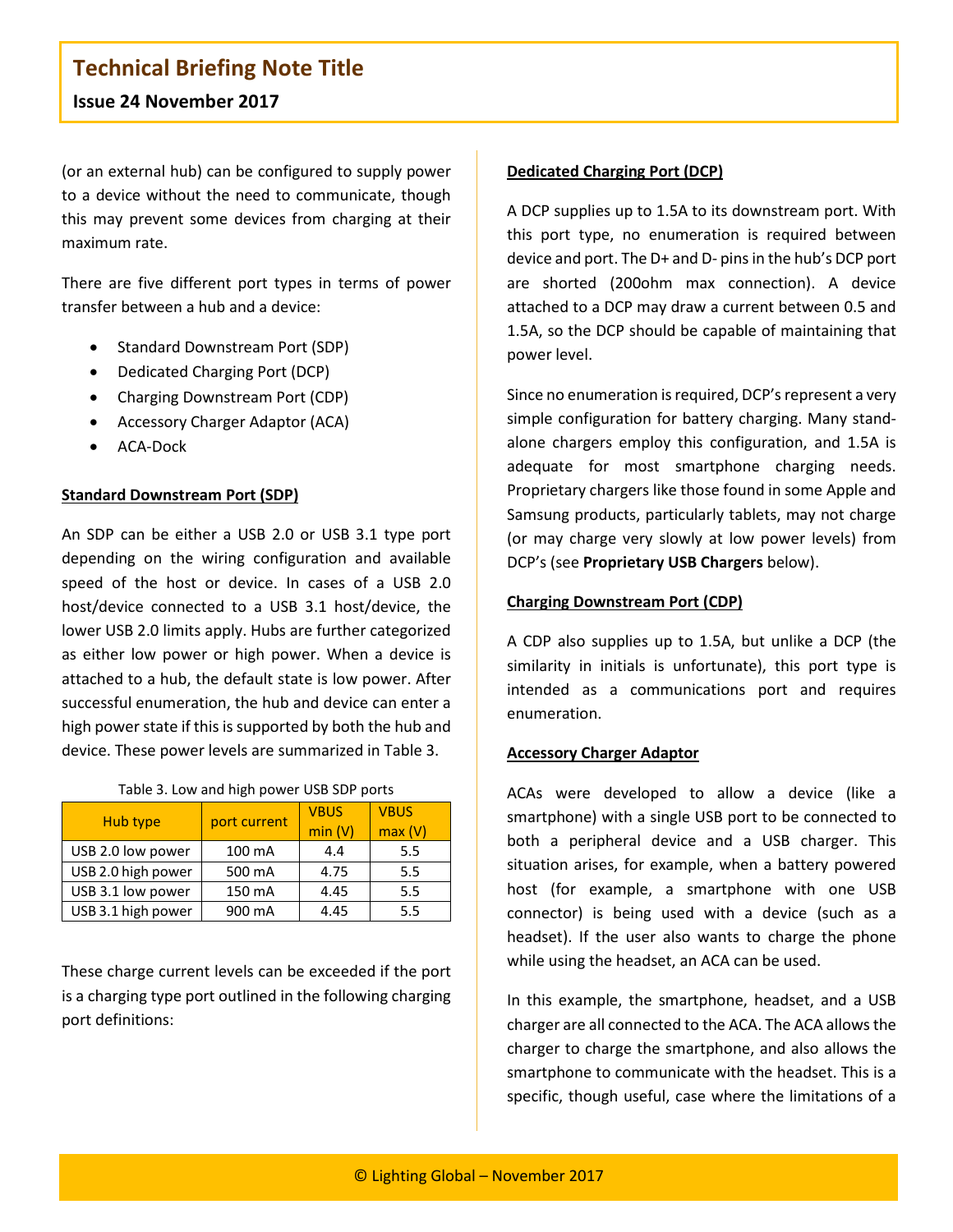single USB connector on a device can be overcome to allow full functionality of communication and battery charging.

#### **ACA-Dock**

An ACA-Dock is a type of ACA that has a vendor specific charger connection intended for use with a specific device.

#### **USB battery charging specifications**

#### Battery Charging Specification Revision 1.2 (BC1.2)

The different port types described in the above section were first defined in the *Battery Charging Specification Revision 1.2* (BC1.2) published in 2010. In addition to the port definitions, BC1.2 specifies primary and secondary charge port detection sequences and port specific performance requirements. These include required operating range, undershoot, detection signaling, and connectors for each port type. Also included are dead, weak, and good battery charge conditions, port shutdown procedures, and other details associated with battery charging.

BC1.2 was published after USB 2.0 but before USB 3.1 and so the information in BC1.2 refers to USB 2.0. The specification is, however, consistent and compatible with USB 3.1.

#### **USB Power Delivery and USB-Type C**

USB Power Delivery Specification was introduced as an answer to ever increasing power and data needs of USB devices. Revision 3.0 (USB PD rev 3.0 v1.1) was released in January 2017. USB PD allows for bi-directional power transfers up to 100 watts (20V, 5A).

USB-Type C (USB-C) cables are the latest hardware addition to the USB cable universe. USB-C cables are reversible in the receptacle (i.e. not polarized) and

reversible end-to-end, making them very simple to use because no orientation at all is necessary when connecting devices. Charger detection is accomplished with the addition of a dedicated Configuration Channel (CC) wire. Although USB PD is not strictly limited to USB-C cables, significant limitations are present with older USB-A and USB-B cables that try to use USB PD.

Though the Power Delivery specification was first introduced in 2012, it has taken a number of years for the USB PD to catch on. 2017 has seen a marked rise in USB-C devices with PD features and this trend is expected to continue as the benefits of this system become apparent to consumers. USB PD and USB-C cables represent the future of USB, and while it may take some time for legacy connectors to disappear, eventually USB is likely to become synonymous with USB-C type cables.

#### **Non-standard (proprietary) USB chargers**

Not all devices with USB type connections adhere to USB-IF specifications but instead are designed with proprietary chargers that have manufacturer specific configurations. These devices have USB connectors, but they may charge slowly (or not at all) when used with USB 2.0 or USB 3.1 type chargers. Larger devices in particular (e.g. tablets) are known to have issues with other manufacturers chargers because they have higher capacity batteries and larger current draws when running. Examples of proprietary charge methods include those from Apple, Samsung, Qualcomm (Quick Charge), and Intel (Thunderbolt 3) among others. In some cases, these systems are also compatible with USB BC1.2 or USB PD.

#### **Apple**

Apple implements a proprietary charge scheme by using resistor dividers to hold the D+ and D- data pins at specific voltage levels. When an Apple device is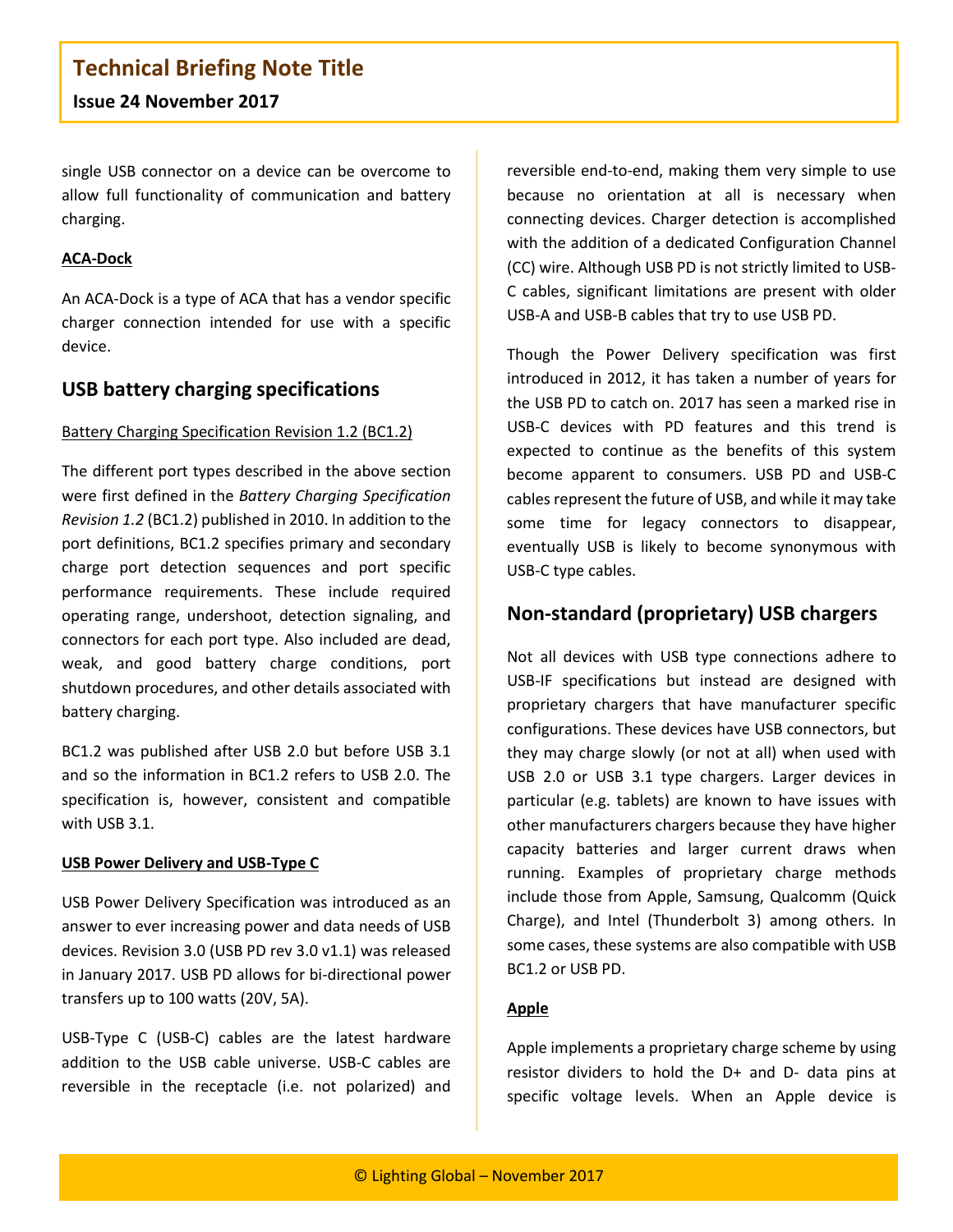# **Technical Briefing Note Title**

#### **Issue 24 November 2017**

connected to an Apple charger, the device will sense these voltage levels and set its charge current accordingly. If other voltages are detected, the device may choose a lower charge level or possibly not charge at all. These Apple chargers use resistor dividers to hold the D+/D- lines at 2 and 2.7V to indicate the charger capability (Table 4).

Table 4. Apple charger voltages

|     |     | D+ voltage $(V)$ D- voltage $(V)$ Charge current $(mA)$ |
|-----|-----|---------------------------------------------------------|
|     |     | 500                                                     |
|     | 2.7 | 1000                                                    |
| 2.7 |     | 2100                                                    |
| 2 7 | 2 7 | 2400                                                    |

#### **Samsung**

Samsung Galaxy S series tablet chargers short the D+ and D- lines (the same as a DCP) but then hold both these lines at 1.2V.

#### **Nokia**

Lighting Global internal testing has found that older Nokia cell phones, still prevalent in some markets, require a minimum 5.3V before they will accept a charge. Manufacturers interested in supporting these older Nokia models should test their USB ports to ensure compatibility, and set the port voltage accordingly. Providing a dedicated port for these phones is also a possibility.

#### **Qualcomm Quick Charge**

Qualcomm Quick Charge is a proprietary charge algorithm found on certain Android and Windows mobile devices. Quick Charge was designed to exceed the charge rates of standard USB protocols. Quick Charge 4, released in December 2016, is compatible with USB PD and USB-C specifications, while previous versions are not.

#### **Thunderbolt 3**

Thunderbolt 3 is a platform that offers higher speed (40 Gbps) and is compatible with USB PD. Thunderbolt 3 has been released by Intel with a perpetual free license to any manufacturer who wants to use it.

#### **Other proprietary platforms**

Phone and device manufacturers that use proprietary charging include LG and HTC (QuickCharge), Motorola (TurboPower), OnePlus (DashCharging) charging and others.<sup>11</sup>

#### **USB Adaptor Emulators/Charging Port Controllers**

Several electronics manufacturers offer integrated circuits (ICs) that can provide device detection and automatic configuration to allow charging at a device's maximum rate. These emulator ICs can simplify the design of a USB charger and serve as drop-in components to handle the enumeration and charger detection stages of a host/device connection. Emulator chips are designed to be compatible with many device types and may or may not include add-on features for controlling the port. Though they represent an added cost, these ICs have the potential to significantly shorten the USB port design process.

#### **Summary**

The evolution of the USB specifications from "a data interface capable of supplying limited power to a primary provider of power with a data interface"4 has required additional layers of complexity to keep up with the advance of device requirements. Backwards compatibility remains a priority to sustain the USB standard, reduce the proliferation of electronic waste, and prevent obsolete cables and chargers from depressing the use of the protocol by device manufacturers.